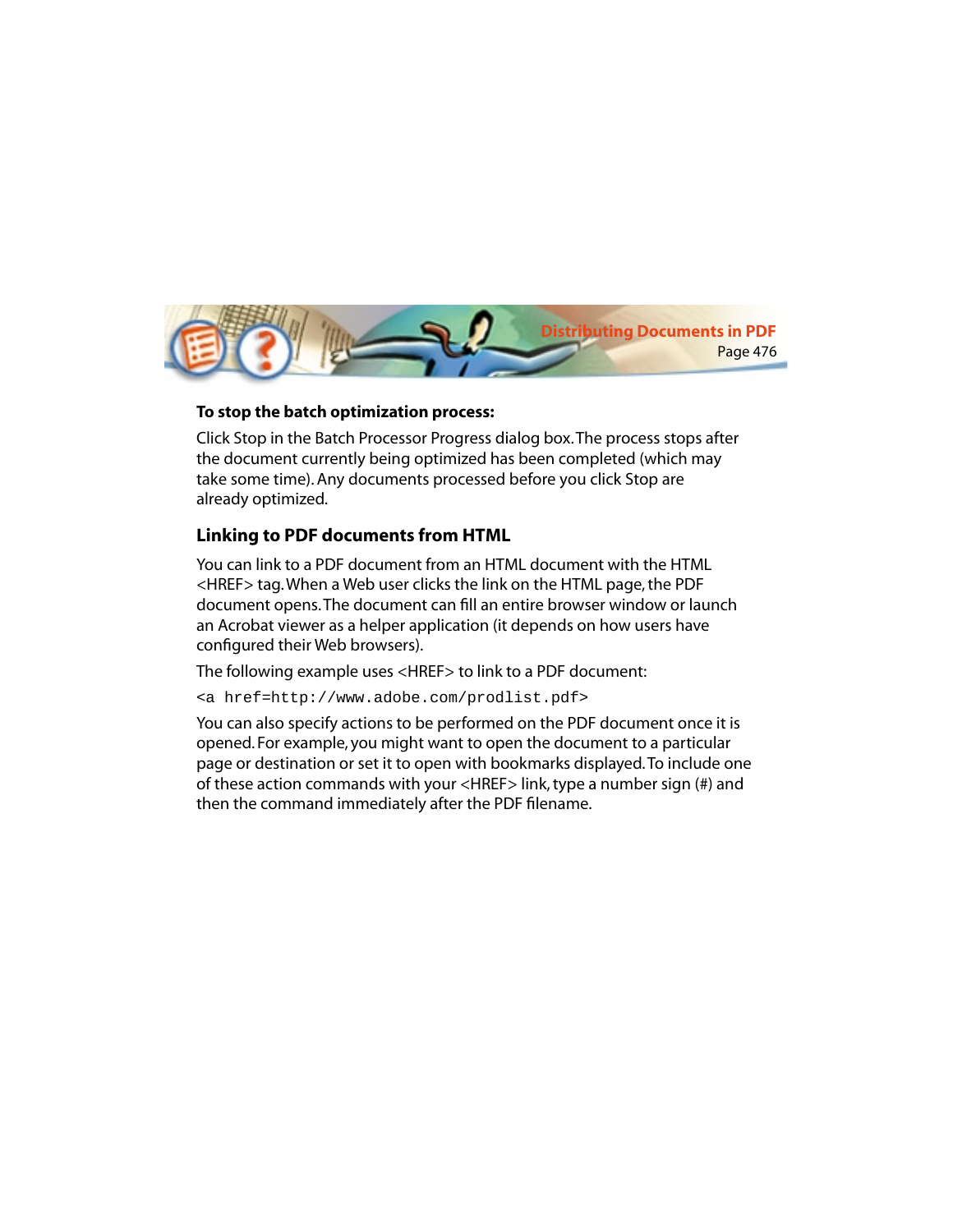

The following table shows the possible action commands. Replace variables (in italics) with the specific instructions for your PDF document. The variables in square brackets ([ ]) are optional.

| <b>Description</b>       | Command                           | <b>Comments</b>                                                                                                                                                                                                                     |
|--------------------------|-----------------------------------|-------------------------------------------------------------------------------------------------------------------------------------------------------------------------------------------------------------------------------------|
| Go to a page             | page=page_number                  | The page number must be an inte-<br>ger. A PDF file's first page has a page<br>number of 1.                                                                                                                                         |
| Go to a destination      | named-<br>dest=destination_string |                                                                                                                                                                                                                                     |
| Zoom or scroll<br>a page | zoom=scale[, left, top]           | All values must be integers or in<br>floating-point notation. A scale of<br>100 gives 100% zoom. Scroll values<br>for left and top are user coordinates<br>(0,0 is the top left of a visible page,<br>regardless of page rotation). |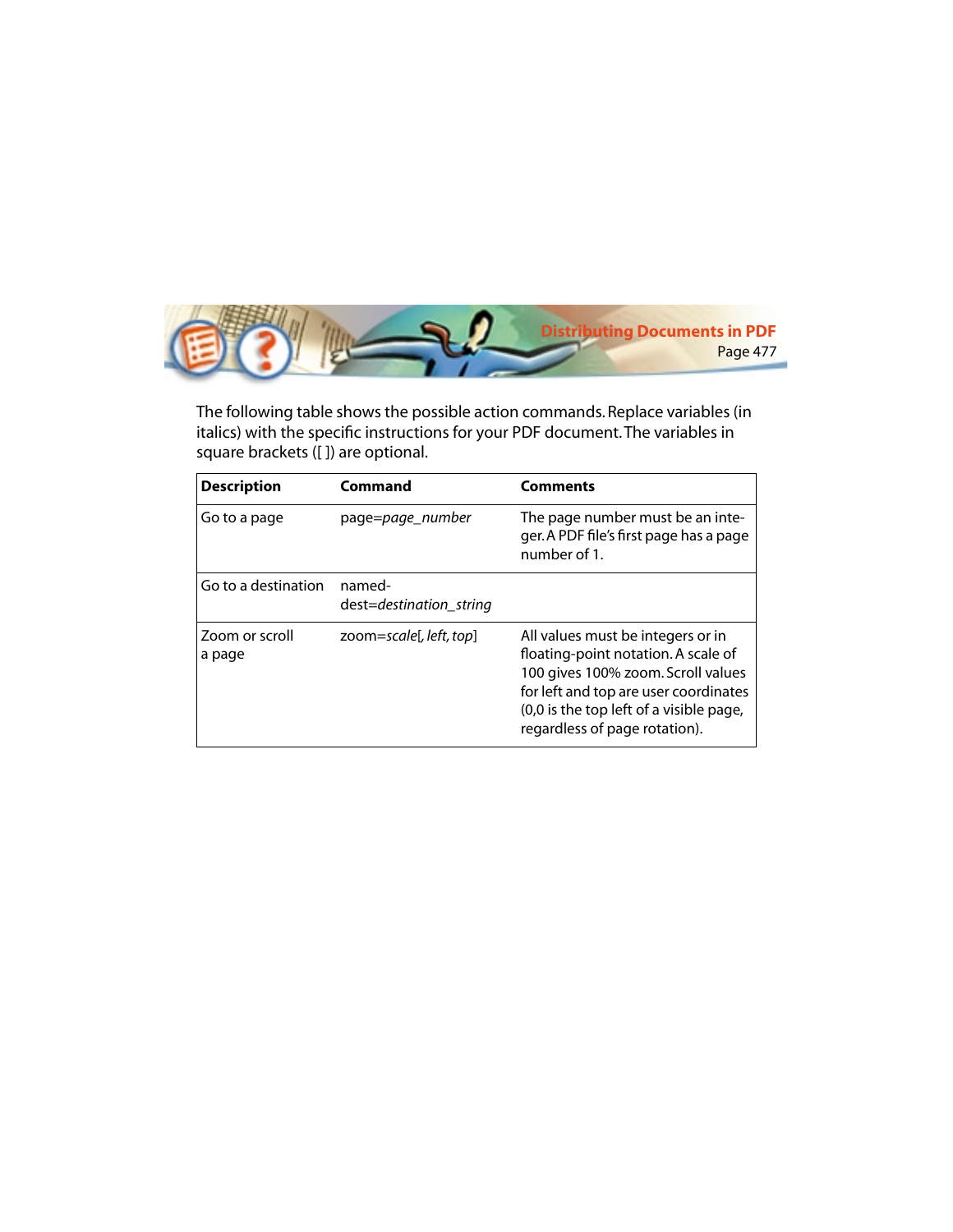

| <b>Description</b>                                    | Command                                                                                                   | <b>Comments</b>                                                                                                                                                                                                                                                                                                              |
|-------------------------------------------------------|-----------------------------------------------------------------------------------------------------------|------------------------------------------------------------------------------------------------------------------------------------------------------------------------------------------------------------------------------------------------------------------------------------------------------------------------------|
| Set the view of<br>a page                             | view=Fit<br>view=FitH[, top]<br>view=FitV[, left]<br>view=FitB<br>view=FitBH[, top]<br>view=FitBV[, left] | Fit, FitH, and so on are keywords<br>defined in the Portable Document<br>Format Reference Manual<br>(www.adobe.com). Scroll values for<br>left and top must be integers or in<br>floating-point notation. These val-<br>ues are user coordinates (0,0 is the<br>top left of a visible page, regardless<br>of page rotation). |
| Set the location and<br>size of the view<br>rectangle | viewrect=left, top, width,<br>height                                                                      | All values must be integers or in<br>floating-point notation. Scroll val-<br>ues for left and top are user coordi-<br>nates (0,0 is the top left of a visible<br>page, regardless of page rotation).                                                                                                                         |
| Display bookmarks<br>or thumbnails                    | pagemode=mode                                                                                             | The possible values are <b>bookmarks</b> ,<br>thumbs, and none.                                                                                                                                                                                                                                                              |
| Display the<br>scrollbars                             | scrollbar=boolean_value                                                                                   | The possible values are true<br>and <b>false</b> .                                                                                                                                                                                                                                                                           |
|                                                       | Display the tool bar toolbar=boolean_value                                                                | The possible values are true<br>and <b>false</b> .                                                                                                                                                                                                                                                                           |